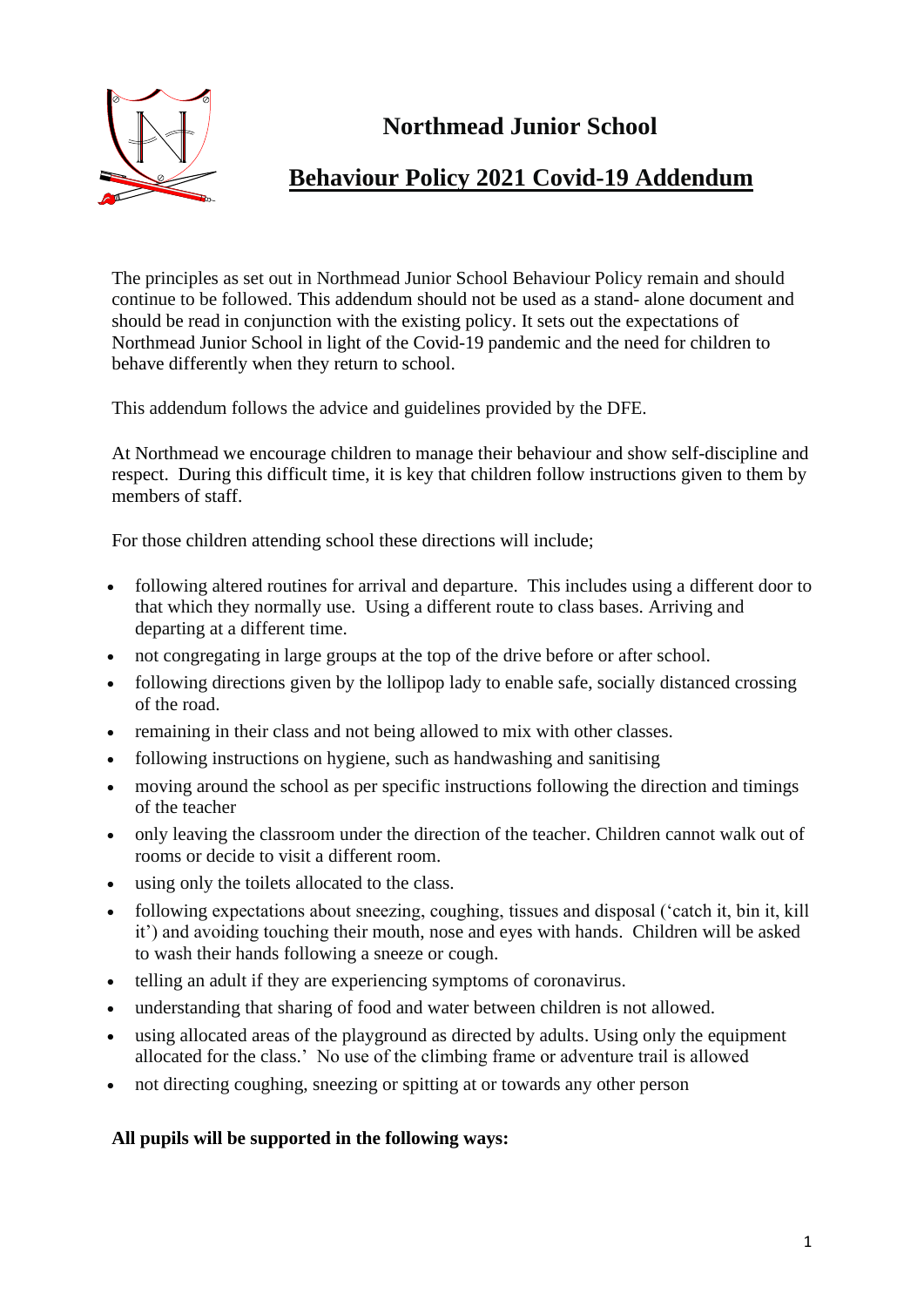- Throughout the school there will be signs/posters/visual prompts to remind pupils and staff of the new safety measures in place that should be followed.
- All adults will explain new routines sensitively and help pupils to feel safe and reassured by the rules in place.
- The new routines and expectations will be explained and repeated by the pupils' teacher every day and throughout the day. This will reassure all pupils and particularly the most anxious.
- All adults will explain hygiene rules sensitively every day and provide reminders throughout the day.
- A worry monster will be available in every class so that pupils' concerns can be heard and responded to every day.
- School staff will pay particular regard to families and pupils who are classified as clinically vulnerable so that appropriate additional support is put in place to reduce anxiety as appropriate to the circumstance.
- All our usual systems for affirming our pupils' good behaviours will continue, with a particular focus on 'Staying Alert' and 'Being Kind' behaviours

For pupils who are not managing for any reason to follow our school expectations we will follow the process outlined in our behaviour policy.

**If, despite all appropriate support and guidance, a pupil repeatedly breaks our current safety rules, the headteacher may, as a last resort, consider alternative arrangements or exclude a pupil either for a fixed period or permanently.**

## **Support for pupils who have additional or special educational needs:**

- Pupils will have their individual support plan/proactive behaviour plan/risk assessment reviewed in light of the new circumstances.
- If there are concerns that appropriate support is not possible during this period, despite our best endeavours, a meeting will be held with parents (and relevant external professionals) to discuss next steps and what additional adaptations may be possible to ensure the pupil can manage his/her behaviour safely.

## **Positive Touch and Physical Intervention**

There may be times when a pupil's behaviour requires staff to use physical intervention to ensure the pupils' own safety, the safety of other pupils and staff, or that property is not seriously damaged.

Northmead Junior School will be guided by the following principles in these circumstances, in line with the advice from the Surrey Accredited Training Centre:

- Given the current pandemic, staff will also need to consider the possible risk of infection if they physically intervene, contrasted with the possible risks of infection should they not intervene.
- Any decisions made should be in accordance with Public Health and Government guidelines on Covid-19.